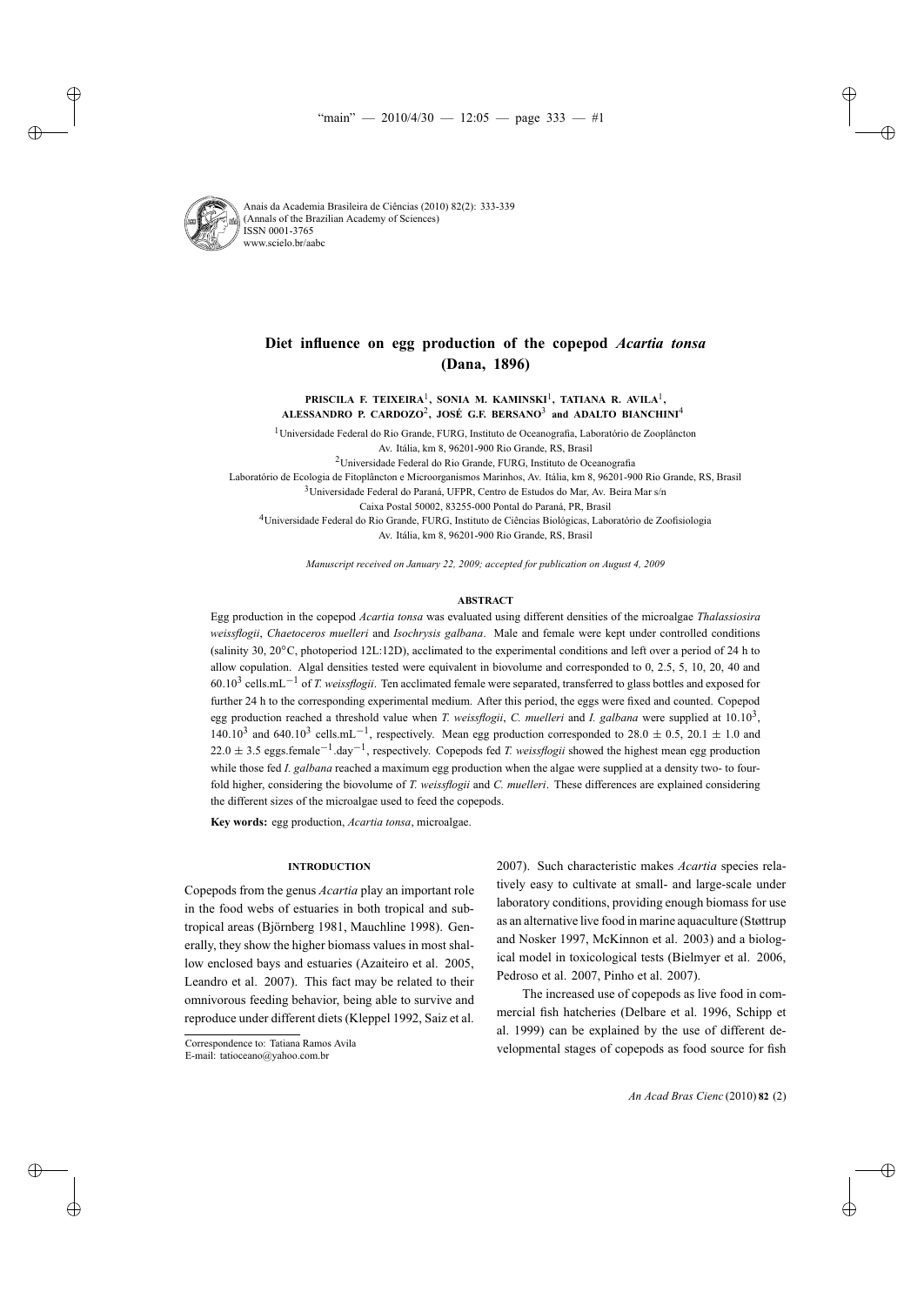of different sizes. The high nutritional value of copepods, which is characterized by a rich content in phospholipids, highly unsaturated fatty acids (HUFA), and natural antioxidants (Watanabe et al. 1983, Kraul et al. 1992, Sargent et al. 1997, Støttrup and Nosker 1997, Støttrup 2000, Helland et al. 2003), can also explain their actual broad use in aquaculture.

The success of a copepod culture depends on survival and fecundity rates of the cultivated animals, which are limited by food availability (Checkley 1980), temperature (Gaudy et al. 2000), and water salinity (Cardozo 2004). Egg production estimation is commonly used as an indicator of the nutritional quality of the food employed to feed the cultivated copepods (Butler and Dam 1994, Ceballos and Ianora 2003). Also, some studies have been performed to characterize the influence of different natural diets on copepod growth and egg production (Jakobsen et al. 2005, Kaminski and Montú 2005). All the information generated from these studies is important to select feeding regimes in order to improve copepod culture in laboratory (Støttrup and Jensen 1990, Castro-Longoria 2003, Cardozo 2004).

In light of the above, the aim of the present study was to evaluate the influence of the source and amount of food available on egg production in the copepod *A. tonsa*, using three different species of marine microalgae at different densities.

### **MATERIALS AND METHODS**

The marine microalgae *Thalassiosira weissflogii* (Ø 13.2 μm), *Chaetoceros muelleri* (Ø 7.3 μm) and *Isochrysis galbana* ( $\varnothing$  4.7  $\mu$ m) were used in the present study as food source for copepods. They were grown in 5-L bottles, using the Guillard F/2 adapted method (Guillard and Ryther 1962).

Copepods used in the tests were isolated from field samples collected in the Patos Lagoon estuary (Rio Grande, RS, Southern Brazil) and kept under laboratory conditions for approximately 5 generations. The culture was carried out in non-toxic plastic tanks (70 L) containing saltwater (salinity 30). Tanks were kept in a experimental room with fixed temperature (20  $\pm$  1<sup>°</sup>C) and photoperiod (12L:12D). Copepods were daily fed a mixture of the three cultivated microalgae. Food was supplied in excess.

For each feeding regime (food source and density) adult copepods (50 males and 50 females) were acclimated for 24 h in glass bottles (1 L) containing filtered  $(1 \mu m)$  saltwater (salinity 30) and the microalgae to be tested at the desired density. For each feeding regime, 6 different microalgae densities were tested, including one control condition where no food was added to the experimental medium. Therefore, 19 glass bottles were used, each one containing 100 copepods (50 males and 50 females). Bottles containing copepods and the experimental medium were kept under fixed temperature (20 ± 1◦C) and photoperiod (12L:12D) and gently aerated to prevent algae sedimentation.

Algae densities were selected based on the saturation curve of egg production for *A. tonsa* fed on *Rhodomonas baltica* (Kiørboe et al. 1985). These authors have shown that *A. tonsa* achieved a stabilization on egg production at  $\sim$  500  $\mu$ g C.L<sup>-1</sup>. Considering the amount of carbon and the volume of *R. baltica*, the equivalent in biovolume required to achieve  $\sim$  500  $\mu$ g C.L<sup>-1</sup> would be 20.10<sup>3</sup>, 280.10<sup>3</sup> and 320.10<sup>3</sup> cells.mL<sup>-1</sup> for *T. weissflogii*, *C. muelleri* and *I. galbana*, respectively. The other 5 algae densities were selected to bracket that giving  $\sim$  500  $\mu$ g C.L<sup>-1</sup> and were calculated based on the *T. weissflogii* densities (Table I), using the equivalent biovolume approach (Hillebrand et al. 1999).

**TABLE I Algal densities used in the experiments to measure egg production in the copepod** *Acartia tonsa***. Algae densities are equivalent in biovolume.**

| Densities $(10^3 \text{ cells.m}1^{-1})$ |             |                   |
|------------------------------------------|-------------|-------------------|
| <i>Thalassiosira</i>                     | Chaetoceros | <i>Isochrysis</i> |
| weissflogii                              | muelleri    | galbana           |
| 0                                        | 0           | $\theta$          |
| 2.5                                      | 35          | 40                |
| 5                                        | 70          | 80                |
| 10                                       | 140         | 160               |
| 20                                       | 280         | 320               |
| 40                                       | 560         | 640               |
| 60                                       | 840         | 960               |

The first 24-h period of test was used to acclimate copepods to the feeding regime and allow them to copulate. After this period, 3 groups of 10 female copepods from each bottle (experimental condition) were ran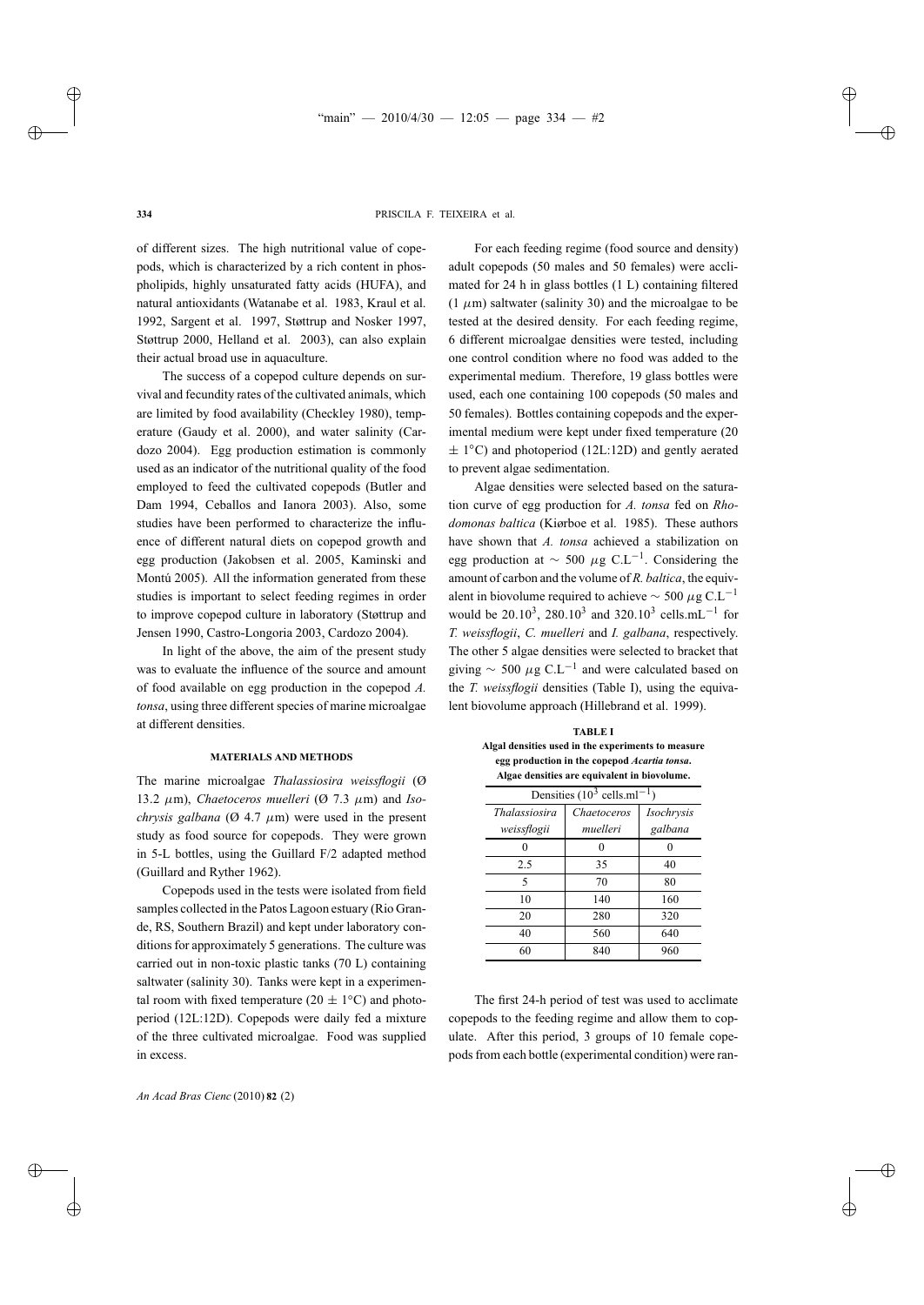domly collected and transferred to 300-mL glass bottles (10 female copepods per bottle) containing the corresponding experimental medium. Therefore, each experimental condition (food source and density) was tested in triplicate, totalizing 63 experimental units. Female copepods were then kept for a further 24 h under the same experimental conditions (feeding regime, salinity 30, temperature  $20 \pm 1$ <sup>°</sup>C, and photoperiod 12L:12D). Experimental medium were gently aerated to prevent algae sedimentation. Every 4 h, bottles were carefully agitated to keep algae cells in suspension.

After the second 24-h period of test, the experimental medium from each bottle was filtered  $(20-\mu m)$ mesh filter). Eggs retained in the filter were transferred to 20-mL bottles, fixed in 4% formaldehyde solution, and counted in squared Petri dishes under a stereomicroscope. Egg production was expressed as eggs.female<sup> $-1$ </sup>.  $day^{-1}$ , considering the number of living females after the 48-h period of test.

Data from each experimental condition were expressed as mean  $\pm$  standard error (n = 3). Considering the facts that food availability is a natural factor limiting *A. tonsa* egg production and that the relationship between egg production and food quantity measured as algal density follows a saturation curve (e.g. Berggreen et al. 1988), the maximum egg production for each microalgae was determined through non-linear regression analysis (exponential with saturation), using SigmaPlot 2001 for Windows version 7.0 (SPSS Inc., USA).

## **RESULTS**

For the three microalgae species used, mean egg production rate was dependent on the density of food supplied to copepods (Fig. 1). Mean egg production in copepods fed on *T. weissflogii*, *C. muelleri* and *I. galbana* increased as the algae cell density increased, until reaching  $10.10^3$ ,  $140.10^3$  and  $640.10^3$  cells.mL<sup>-1</sup>, respectively. In all cases, egg production did not change at higher cell densities. In fact, data obtained fitted well to a saturation-type kinetic model, especially for *T. weissflogii* and *C. muelleri*, where very high regression coefficients were observed ( $R^2 = 0.99$  and 0.95, respectively). For *I. galbana*, a significant data regression to a saturation-type kinetic model was also obtained, but a lower regression coefficient was observed ( $R^2 = 0.85$ ).

This lower  $R^2$  value would be associated with an apparent outlier mean value observed at the density of  $160.10<sup>3</sup>$ cells.ml<sup> $-1$ </sup> (Fig. 1).

Copepod egg production was also dependent on food source provided to animals tested (Fig. 1). Based on the data regression model employed, the maximum mean egg production obtained was  $28.0 \pm 0.5$ ,  $22.0 \pm 1$ 3.5, and 20.1  $\pm$  1.0 eggs.female<sup>-1</sup>.day<sup>-1</sup> with *T. weissflogii*, *I. galbana* and *C. muelleri*.

## **DISCUSSION**

Data from the present study shows an influence of the microalgae species and density on the egg production in the copepod *Acartia tonsa*. At low microalgae densities, a low egg production was observed for the three microalgae tested. This fact could be explained by a decreased efficiency of food capture at low microalgae densities, as observed in *A. tonsa* fed with *T. weissflogii* (Paffenhofer and Stearns 1988). At high microalgae densities, egg production became stable was obtained for the three microalgae tested. Considering the equivalent biovolume approach (Hillebrand et al. 1999), density of *T. weissflogii* and *C. muelleri* showing stabilization in egg production corresponded to half of that using *Rhodomonas baltica* ( $\sim$  500  $\mu$ g C.L<sup>-1</sup>). On the other hand, it corresponded to double for *I. galbana* (Kiørboe et al. 1985). These findings suggest that different carbon concentrations are required to obtain stabilization in egg production in *A. tonsa* when different food sources are employed.

For the three microalgae species, mean values of saturation in egg production (20 to 28 eggs.female<sup>-1</sup>.  $day^{-1}$ ) were always higher than those measured in the field (1 to 16 eggs.female−1.day−1) for *A. tonsa* (Kleppel et al. 1998, Kleppel and Hazzard 2000). For copepods fed on the same algae (*T. weissflogii*) under controlled conditions, the mean value observed for *A. tonsa* in the present study (28 eggs.female<sup>-1</sup>.day<sup>-1</sup>) was slightly higher than that reported for *A. clausi* (21 to 26 eggs. female<sup> $-1$ </sup>.day<sup> $-1$ </sup>) by Richardson and Verheye (1998).

*A. tonsa* showed a higher egg production when fed on *T. weissflogii* than on *C. muelleri* or *I. galbana*. In turn, maximum egg production with *I. galbana* was similar to that with *C. muelleri*. However, a two- to four-fold higher biovolume (or amount of carbon) of *I. galbana*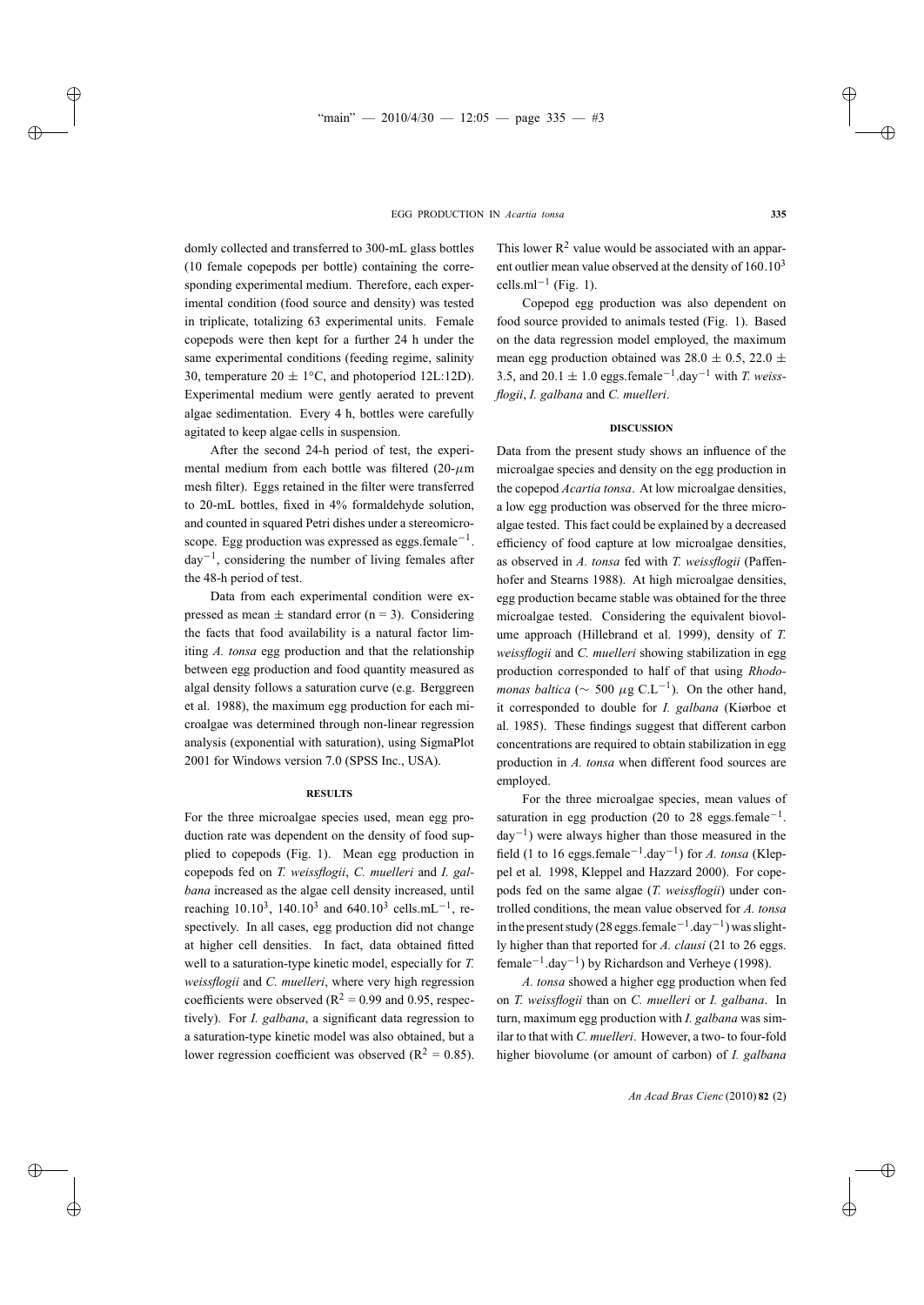

Fig. 1 – Egg production in the copepod *Acartia tonsa* using three different food sources: the microalgae *Thalassiosira weissflogii* (closed circles; solid line; top *x* axis), *Chaetoceros muelleri* (closed squares; short dashed line; bottom *x* axis) and Isochrysis galbana (open circles; long dashed line; bottom *x* axis). Different cell densities were tested for each microalgae species to give an equivalent biovolume value at each experimental condition. Copepods were acclimated to fixed salinity (30), temperature (20◦C) and photoperiod (12L:12D) before tests. Tests were performed under the same acclimation conditions. Results are expressed as mean  $\pm$  standard error. Data were analyzed by non-linear regression analysis (exponential with saturation). Pm = maximum egg production expressed as eggs.female<sup>-1</sup>.day<sup>-1</sup>. R<sup>2</sup> = regression coefficient. Egg production data with *I. galbana* at 160.10<sup>3</sup> cells.mL<sup>-1</sup> (open triangle) was considered as an outlier.

was needed. These findings could be explained by the reduced food capture efficiency in *A. tonsa* when particles are between 2 and 4  $\mu$ m (Irigoien et al. 2003, Katechakis et al. 2004). In this context, it is important to emphasize that *I. galbana* has a smaller size ( $\sim$  5  $\mu$ m) than *T. weissflogii* ( $\sim 13 \mu$ m) and *C. muelleri* (5-10  $\mu$ m) (Berggreen et al. 1988). According to the size preference for food capture, *T. weissflogii* shows a more ideal size (∼ 13 mm) for the adult stage of the copepod *A. tonsa* (Berggreen et al. 1988). Furthermore, *A. tonsa* can have low sensitive chemoreception mechanisms (Paffenhofer and Stearns 1988), requiring a higher biomass of smaller algae (e.g. *I. galbana*) than that of larger ones (e.g. *T. weissflogii*) (Støttrup and Jensen 1990) to achieve the alimentary response. These facts can explain, at least in part, the highest maximum egg production observed with *T. weissflogii*. It is important to note that the sloppy feeding was not considered when comparing feeding efficiency among the different microalgae tested. According to Møller and Nielsen (2001), *A. tonsa* does not show sloppy feeding when capturing algae of sizes similar to those employed in the present study ( $\sim 10 \ \mu m$  or less).

Ismar et al. (2008) reported that both *T. weissflogii* and *C. muelleri* allow the development of all life stages of *A. tonsa*. In the present study, *A. tonsa* fed on *T. weissflogii* and *C. muelleri* reached a saturated egg production at concentrations equivalent in biovolume. However, copepods fed on *T. weissflogii* produced in average 40% more eggs (28 eggs.female<sup>-1</sup>.day<sup>-1</sup>) than those fed on *C. muelleri* (20 eggs.female<sup>-1</sup>.day<sup>-1</sup>). Despite the fact that *Chaetoceros* sp. is a food source for copepods in nature (Uchima 1988, Wu et al. 2004), the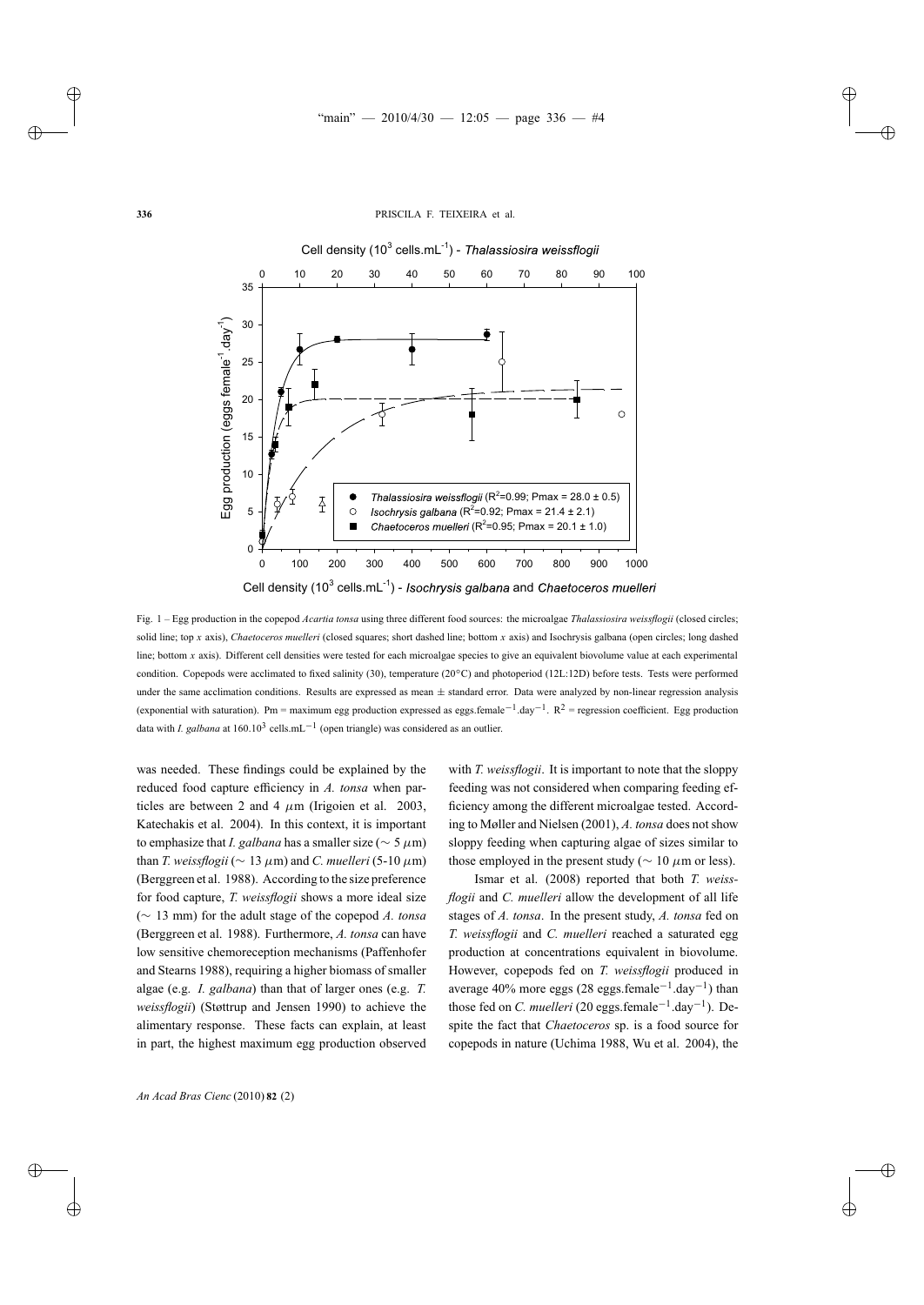higher fecundity observed with *T. weissflogii* suggests a preference for use of this microalgae under laboratory conditions. The fact that higher survival rates and better physiological responses and development of various stages of copepods are observed with *T. weissflogii* than with *I. galbana* under controlled conditions (Tirelli and Mayzaud 2005, Ismar et al. 2008, Koski et al. 2008) also supports this choice.

Despite the fact that a maximum egg production was obtained in the present study with a single food source, especially for *T. weissflogii*, a combination of at least two microalgae species could enhance *A. tonsa* egg production. For example, a higher egg production (32 eggs.female−1.day−1) was obtained in *A. tonsa* fed with a mixture of *I. galbana* and *Rhinomonas reticulata* (Medina and Barata 2004) than in those fed only with *I.* galbana (22 eggs.female<sup>-1</sup>.day<sup>-1</sup>) at an equivalent biovolume concentration. In other copepod species, better results were also obtained with plurialgal diets (Buttino et al. 2009).

In summary, data reported in the present study indicate that the feeding regime (microalgae species and density) influences egg production in the copepod *Acartia tonsa*. Differences in egg production with the different feeding regimes tested in the present study were explained considering the different sizes of the microalgae employed to feed the copepods.

### **RESUMO**

A produção de ovos do copépode *Acartia tonsa* foi avaliada utilizando diferentes densidades das microalgas *Thalassiosira weissflogii*, *Chaetoceros muelleri* e *Isochrysis galbana*. Machos e fêmeas foram colocados sob condições controladas (salinidade 30, 20◦C, fotoperíodo 12L:12D), aclimatados às condições experimentais e mantidos juntos por 24 h para permitir a copula. As densidades de algas foram equivalentes em biovolume e corresponderam a 0, 2,5, 5, 10, 20, 40 e 60,10<sup>3</sup> células.mL−<sup>1</sup> de *T. weissflogii*. Dez fêmeas aclimatadas foram separadas, transferidas para frascos de vidro e expostas por mais 24 h ao meio experimental correspondente. Após este período, os ovos foram fixados e contados. A produção de ovos alcançou um valor limiar quando *T. weissflogii*, *C. muelleri* e *I galbana* foram oferecidas a concentrações de 10,103, 140,103 e 640,10<sup>3</sup> células.mL<sup>-1</sup>, respectivamente. A média de produção de ovos correspondeu a  $28,0 \pm 0,5, 20,1 \pm 1,0$  e  $22,0 \pm 3,5$ 

ovos.fêmea−1.dia−1, respectivamente. Copépodes alimentados com *T. weissflogii* mostraram a maior produção de ovos média enquanto os alimentados com *I. galbana* alcançaram uma produção de ovo máxima quando as algas foram providas a uma densidade de duas a quatro vezes maior, considerando o biovolume de *T. weissflogii* e *C. muelleri*. Estas diferenças podem ser explicadas considerando os diferentes tamanhos das microalgas utilizadas para alimentar os copépodes.

**Palavras-chave:** produção de ovos, *Acartia tonsa*, microalgas.

## **REFERENCES**

- AZAITEIRO UM, MARQUES SC, VIEIRA LMR, PASTO-RINHO MRD, PEREIRA PAB, RÉ MJ AND MORGADO FMR. 2005. Dynamics of the *Acartia* genus (Calanoida: Copepoda) in a temperate shallow estuary (the Mondego estuary) on the west cost of Portugal. Acta Adriat 46: 7–20.
- BERGGREEN U, HANSEN B AND KIØRBOE T. 1988. Food size spectra, ingestion and growth of the copepod *Acartia tonsa* during development: implications for determination of copepod production. Mar Biol 99: 341–352.
- BIELMYER GK, GROSEL M AND BRIX KV. 2006. Toxicity of silver, zinc, copper, and nickel to the copepod *Acartia tonsa* exposed via a phytoplankton diet. Environ Sci Technol 40: 2063–2068.
- BJÖRNBERG TSK. 1981. Copepoda. In: BOLTOVSKOY D (Ed), Atlas del zooplancton del Atlantico Sudoccidenteal y Metodos de Trabajos con el Zooplancton Marino. INI-DEP, Mar del Plata, Argentina, p. 587–677.
- BUTLER M AND DAM HG. 1994. Production rates and characteristics of fecal pellets of the copepod *Acartia tonsa* under simulated phytoplankton bloom conditions: implications for vertical fluxes. Mar Ecol Prog Ser 114: 81–91.
- BUTTINO I, IANORA A, BUONO S, VITELLO V, SANSONE G AND MIRALTO A. 2009. Are monoalgal diets inferior to plurialgal diets to maximize cultivation of the calanoid copepod *Temora stylifera*? Mar Biol 156: 1171–1182.
- CARDOZO AP. 2004. Influência de diferentes salinidades na reprodução e crescimento de *Acartia tonsa* (Copepoda, Calanoida). Disponível em: http://www.pluridoc.com.
- CASTRO-LONGORIA E. 2003. Egg Production and hatching success of four *Acartia* species under different temperature and salinity regimes. J Crust Biol 23: 289–299.
- CEBALLOS S AND IANORA A. 2003. Different diatoms induce contrasting effects on the reproductive success of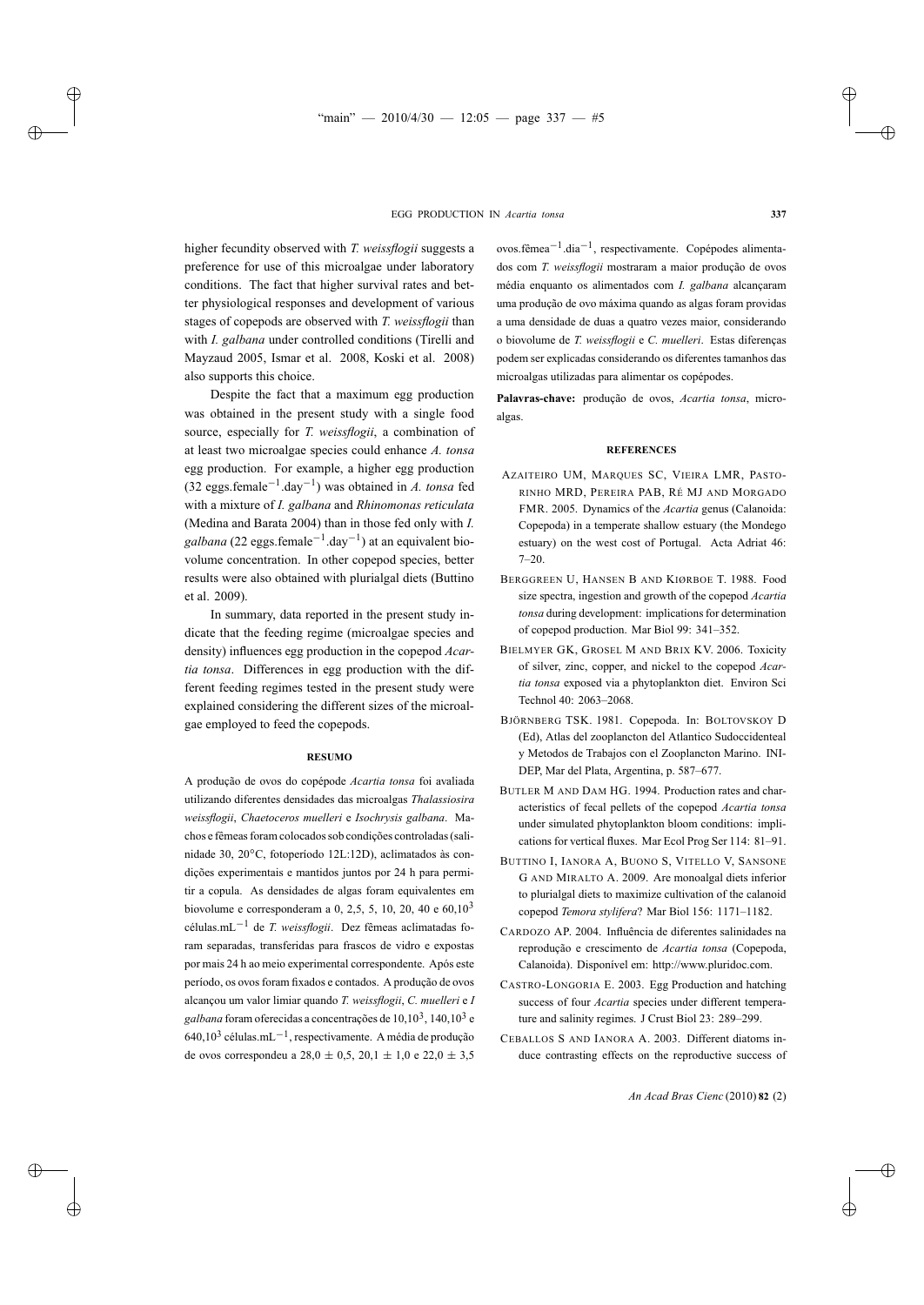the copepod Temora stylifera. J Exp Mar Biol Ecol 294: 189–202.

- CHECKLEY DM. 1980. The egg production of a marine planktonic copepod in relation to its food supply: laboratory studies. Limnol Oceanogr 25: 430–446.
- DELBARE D, DHERT P AND LAVENS P. 1996. Zooplankton. In: MANUAL ON THE PRODUCTION AND USE OF LIVE FOOD FOR AQUACULTURE. FAO Fisheries Technical Paper, p. 252–281.
- GAUDY R, CERVETTO G AND PAGANO M. 2000. Comparison of the metabolism of *Acartia clausi* and *Acartia tonsa*: influence of temperature and salinity. J Exp Mar Biol Ecol 247: 51–65.
- GUILLARD RRL AND RYTHER JH. 1962. Studies of marine planktonic diatoms *Cyclotella nanna* (Hustedt) and *Detonula convervacea* (Cleve). Gran Can J Microbiol 8: 229–239.
- HELLAND S, TERJESEN BF AND BERG L. 2003. Free amino acid and protein content in the planktonic copepod *Temora longicornis* compared to *Artemia franciscana*. Aquaculture 215: 213–228.
- HILLEBRAND H, DÜRSELEN CD, POLINGHER U AND ZO-HARY T. 1999. Biovolume calculation for pelagic and benthic microalgae. J Phycol 35: 403–424.
- IRIGOIEN X, TITELMAN J AND HARRIS RP. 2003. Feeding of *Calanus finmarchicus* nauplii in the Irminger Sea. Mar Ecol Prog Ser 262:193–200.
- ISMAR MH, HANSEN T AND SOMMER U. 2008. Effect of food concentration and type of diet on *Acartia* survival and naupliar development. Mar Biol 154: 335–343.
- JAKOBSEN HH, HALVORSEN E, HANSEN BW AND VISSER AW. 2005. Effects of prey motility and concentration on feeding in *Acartia tonsa* and *Temora longicornis*: the importance of feeding modes. J Plankton Res 27: 775–785.
- KAMINSKI SM AND MONTÚ MA. 2005. Produção de ovos dos copépodes costeiros *Acartia tonsa*, *Temora stylifera* e *Temora turbinata* da Praia do Cassino, Rio Grande, RS. Atlântica 27: 103–111.
- KATECHAKIS A, STIBOR H, SOMMER U AND HANSEN T. 2004. Feeding selectivities and food-niche separation of *Acartia clausi*, *Penilia avirostris* (Crustacea) and *Doliolum denticulatum* (Thaliacea) in Blanes Bay (Catalan Sea, NW Mediterranean). J Plankton Res 26: 589–603.
- KIØRBOE T, MOHLENBERG F AND HAMBURGER K. 1985. Bioenergetics of the planktonic copepod *Acartia tonsa*: relation between feeding, egg production and respiration,

and composition of specific dynamic action. Mar Ecol Prog Ser 26: 85–97.

- KLEPPEL GS. 1992. Environmental regulation of feeding and egg production by *Acartia tonsa* off southern California. Mar Biol 112: 57–65.
- KLEPPEL GS AND HAZZARD SE. 2000 Diet and egg production of the copepod *Acartia tonsa* in Florida Bay. II. Role of the nutritional environment. Mar Biol 137: 111–121.
- KLEPPEL GS, BURKART CA, HOUCHIN L AND TOMAS C. 1998. Egg production of the copepod *Acartia tonsa* in Florida Bay during Summer. 1. The roles of food environment and diet. Estuaries 21: 328–339.
- KOSKI M, WICHARD T AND JÓNASDÓTTIR SH. 2008. "Good" and "bad" diatoms: development, growth and juvenile mortality of the copepod *Temora longicornis* on diatom diets. Mar Biol 154: 719–734.
- KRAUL S, NELSON A, BRITTAIN K, AKO H AND OGA-SAWARA A. 1992. Evaluation of live feeds for larval and postlarval mahimahi *Coryphaena hippurus*. J World Aquacult Soc 23: 299–307.
- LEANDRO SM, MORGADO F, PEREIRA F AND QUEIROGA H. 2007. Temporal changes of abundance, biomass and production of copepod community in a shallow temperate estuary (Ria de Aveiro, Portugal). Est Coast Shelf Sci 74: 215–222.
- MAUCHLINE J. 1998. The Biology of Calanoid Copepods. Advances in Marine Biology. London, Academic Press, 710 p.
- MCKINNON AD, DUGGANA S, NICHOLS PD, RIMMER MA, SEMMENS G AND ROBINO B. 2003. The potential of tropical paracalanid copepods as live feeds in aquaculture. Aquaculture 223: 89–106.
- MEDINA M AND BARATA C. 2004. Static-renewal culture of *Acartia tonsa* (Copepoda: Calanoida) for ecotoxicological testing. Aquaculture 229: 203–213.
- MØLLER EF AND NIELSEN TG. 2001. Production of bacterial substrate by marine copepods: effect of phytoplankton biomass and cell size. J Plankton Res 23: 527–536.
- PAFFENHOFER GA AND STEARNS DE. 1988. Why is *Acartia tonsa* (Copepoda: Calonoida) restricted to nearshore environments? Mar Ecol Prog Ser 42: 33–38.
- PEDROSO MS, BERSANO JG AND BIANCHINI A. 2007. Acute silver toxicity in the euryhaline copepod *Acartia tonsa*: influence of salinity and food. Environ Toxicol Chem 26: 2158–2165.